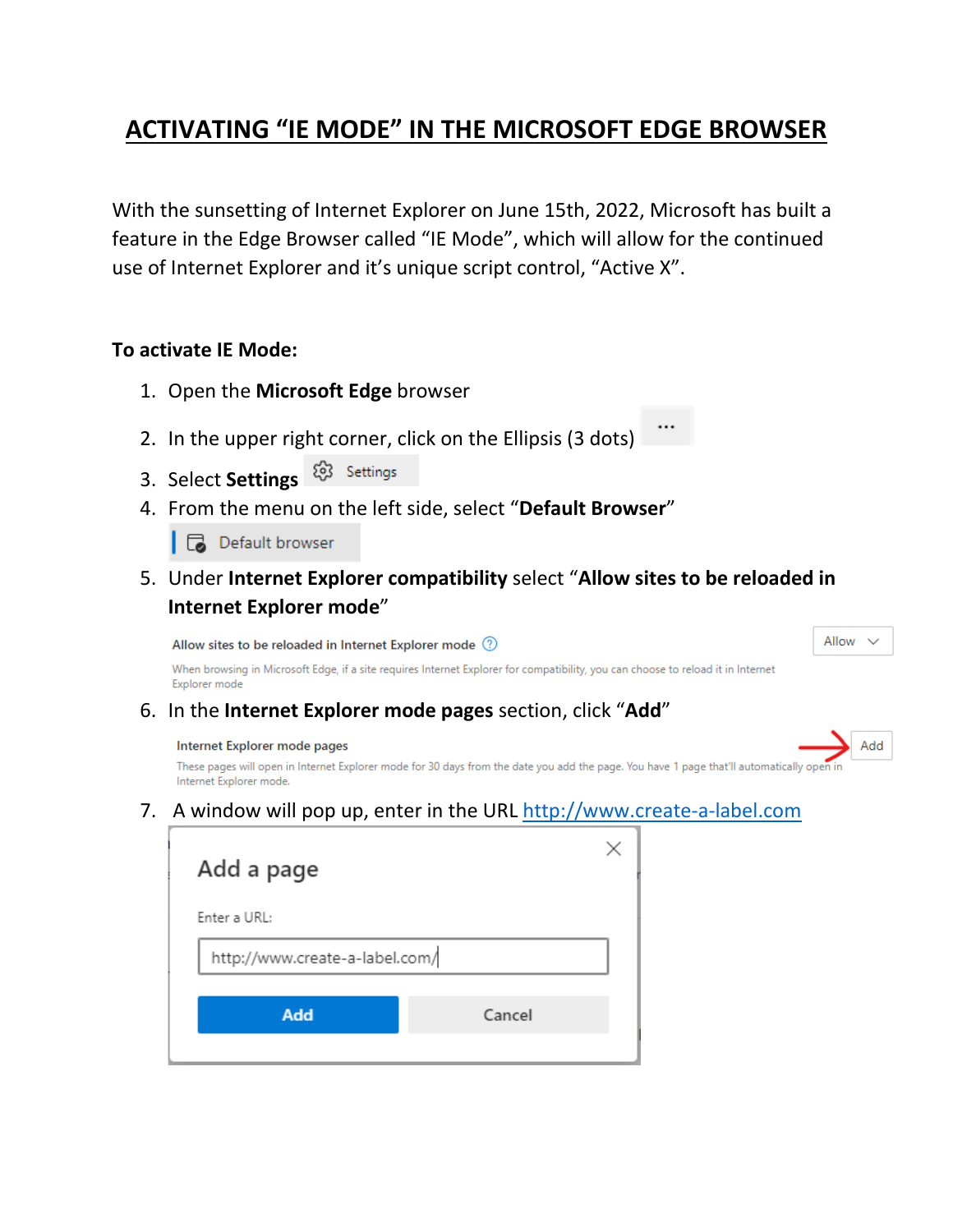8. Browse to the website, **www.create-a-label.com**. Your toolbar should look like the photo below, a small Internet Explorer icon appears in the far left of the address bar & below that it will say "**You're in Internet Explorer mode…**"

| Juut                                                 |                        |                               |                 |             |                     |                         |                 |
|------------------------------------------------------|------------------------|-------------------------------|-----------------|-------------|---------------------|-------------------------|-----------------|
| <b>A Not secure</b>                                  | www.create-a-label.com |                               |                 |             |                     |                         |                 |
| orer mode. Most pages work better in Microsoft Edge. |                        | <b>Open in Microsoft Edge</b> | Show in toolbar |             |                     |                         |                 |
|                                                      |                        |                               |                 |             |                     | <b>Registered Users</b> |                 |
| Your Partner for Healthy Records                     |                        |                               |                 |             |                     | Login:                  |                 |
|                                                      |                        |                               |                 |             |                     | Password:               |                 |
|                                                      | <b>AMES</b>            |                               |                 |             |                     | Sign in automatically   | sign in         |
|                                                      |                        |                               |                 |             |                     | Forgot Password?        |                 |
|                                                      | A TAB Company          |                               |                 | <b>HOME</b> | <b>PRINT LABELS</b> | <b>CONTACT US</b>       | <b>CORPORAT</b> |
|                                                      |                        |                               |                 |             |                     |                         |                 |
|                                                      |                        |                               |                 |             |                     |                         |                 |
|                                                      |                        | What Can Vou Drint?           | $ML = L = 1$    |             |                     |                         |                 |

## **If the browser is still not in IE Mode:**

- 9. Click on the Ellipsis (3dots)
- 10. Select "**Reload in Internet Explorer Mode**" **a** Reload in Internet Explorer mode
- 11. Move the slider to the right to activate "**Open this page in Compatibility Mode**," "**Open this page in Internet Explorer mode next time**" and then click "**Done**"